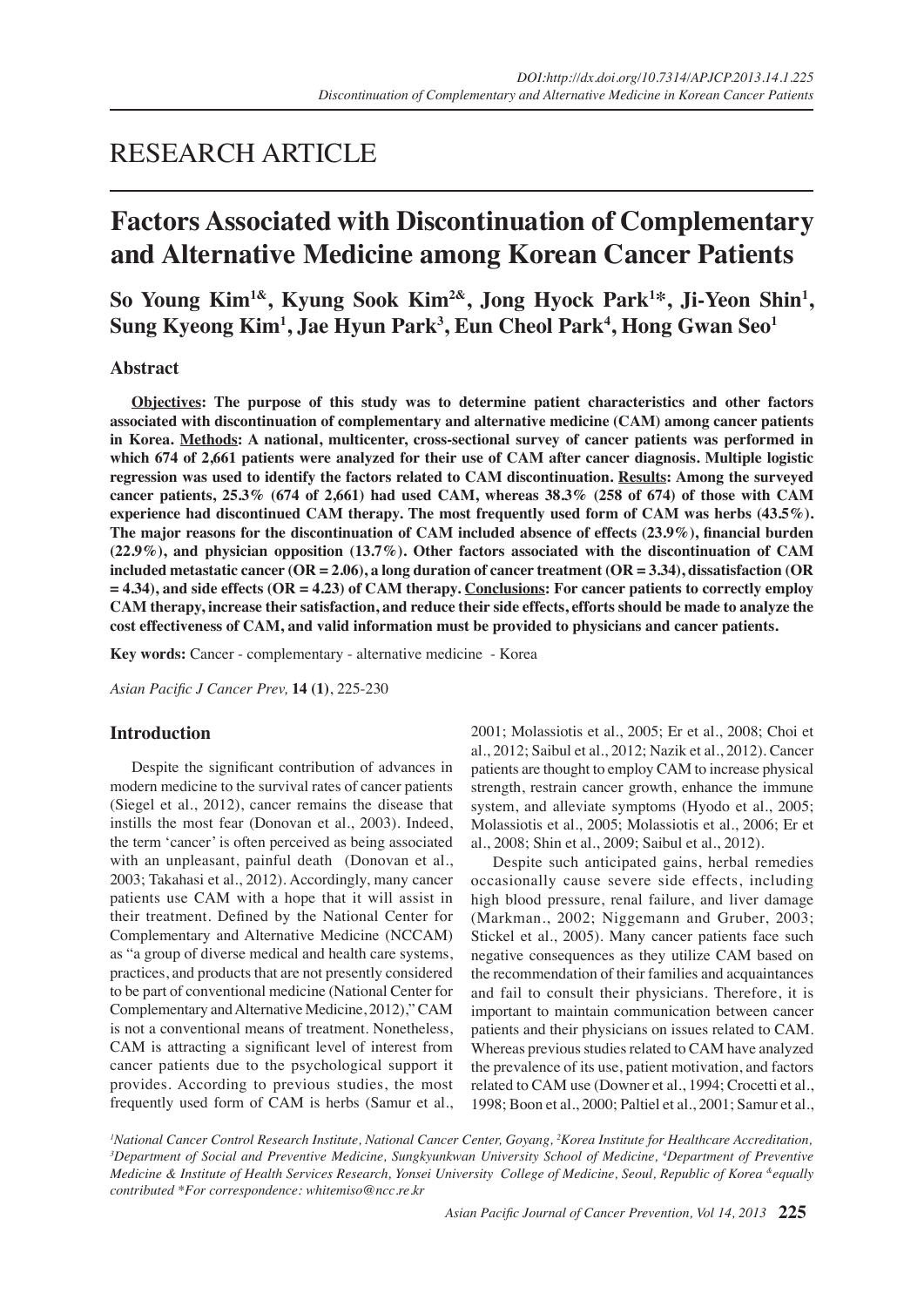## *So Young Kim et al*

2001; Shumay et al., 2002; Harris et al., 2003; Hyodo et al., 2005; Molassiotis et al., 2005; Yates et al., 2005; Molassiotis et al., 2006; Swarup et al., 2006; Montazeri et al., 2007; Er et al., 2008; Shin et al., 2009; Choi et al., 2012; Saibul et al., 2012), there has been little research on the issues associated with discontinuation of CAM by cancer. Although recent reports have described the rates of CAM discontinuation among cancer patients (Hyodo et al., 2005; Kim et al., 2007; Porter et al., 2008), these studies have been limited by small sample sizes (Kim et al., 2007; Porter et al., 2008), a focus on a specific cancer type (Porter et al., 2008), or a limited geographical area (Kim et al., 2007).

 In this nationwide multicenter study in Korea, we investigated the reasons for CAM discontinuation and identified the patient characteristics and other factors associated with the discontinuation of CAM among cancer patients.

# **Materials and Methods**

## *Study Sample and Procedures*

 We performed a nationwide survey involving one National Cancer Center and nine regional cancer centers from July to August 2008. This study was performed as part of an annual national survey to investigate the experience of cancer survivors. Using a quota sampling method, patients older than 18 years of age who had received a cancer diagnosis at least 4 months earlier were recruited from one national and nine regional cancer centers in each of the nine Korean provinces, so that study subjects were as representative as possible in terms of cancer type, residence, age, and sex. This study was approved by the Institutional Review Board of the National Cancer Center in Korea. The survey was developed through a literature review and discussions with experts, and it was tested in pilot surveys. Pilot

**Table 1. Characteristics of Cancer Patients and Prevalence of CAM Discontinuation** 

| Characteristic            |                     | CAM use |        | <b>CAM</b> Discontinuation |        |        | p      |         |
|---------------------------|---------------------|---------|--------|----------------------------|--------|--------|--------|---------|
|                           |                     | N       | (%)    | Yes                        | $(\%)$ | No     | $(\%)$ |         |
| Sex                       | Male                | 314     | (46.6) | 123                        | (39.2) | 191    | (60.8) | 0.66    |
|                           | Female              | 360     | (53.4) | 135                        | (37.5) | 225    | (65.5) |         |
| Age (years)               | <60                 | 403     | (59.8) | 151                        | (37.5) | 252    | (62.5) | 0.60    |
|                           | $\geq 60$           | 271     | (40.2) | 107                        | (39.5) | 164    | (60.5) |         |
| Education                 | $\leq$ High school  | 541     | (80.8) | 204                        | (37.7) | 337    | (62.3) | 0.48    |
|                           | >High school        | 129     | (19.2) | 53                         | (41.1) | 76     | (58.9) |         |
| Household Income          | <100 million won    | 153     | (22.9) | 58                         | (37.9) | 95     | (62.1) | 0.99    |
|                           | 100-300 million won | 298     | (44.5) | 113                        | (37.9) | 185    | (62.1) |         |
|                           | $>300$ million won  | 218     | (32.6) | 82                         | (37.6) | 136    | (62.4) |         |
| Spouse                    | Yes                 | 573     | (85.1) | 214                        | (37.4) | 359    | (62.6) | 0.28    |
|                           | No                  | 100     | (14.9) | 43                         | (43.0) | 57     | (57.0) |         |
| Religion                  | Yes                 | 213     | (31.6) | 78                         | (36.6) | 135    | (63.4) | 0.55    |
|                           | N <sub>o</sub>      | 461     | (68.4) | 180                        | (39.1) | 281    | (60.9) |         |
| Cancer sites              | Stomach             | 101     | (15.0) | $30\,$                     | (29.7) | $71\,$ | (70.3) | 0.20    |
|                           | Lung                | 77      | (11.4) | 36                         | (46.7) | 41     | (53.3) |         |
|                           | Liver               | 70      | (10.4) | 28                         | (40.0) | 42     | (60.0) |         |
|                           | Colon/rectum        | 64      | (9.5)  | 23                         | (35.9) | 41     | (64.1) |         |
|                           | <b>Breast</b>       | 145     | (21.5) | 50                         | (34.5) | 95     | (65.5) |         |
|                           | Cervix              | 31      | (4.6)  | 11                         | (35.5) | 20     | (64.5) |         |
|                           | Others              | 186     | (27.6) | 80                         | (43.0) | 106    | (57.0) |         |
| Metastasis                | Yes                 | 200     | (31.4) | 100                        | (50.0) | 100    | (50.0) | < 0.001 |
|                           | N <sub>o</sub>      | 436     | (68.6) | 143                        | (32.8) | 293    | (67.2) |         |
| Time since diagnosis      | $\leq$ 12 months    | 203     | (30.1) | 59                         | (29.1) | 144    | (70.9) | 0.004   |
|                           | 12-36 month         | 234     | (34.7) | 91                         | (38.9) | 143    | (61.1) |         |
|                           | 36-60 month         | 118     | (17.5) | 51                         | (43.2) | 67     | (56.8) |         |
|                           | $>60$ month         | 119     | (17.7) | 57                         | (47.9) | 62     | (52.1) |         |
| Surgery                   | Yes                 | 506     | (75.1) | 189                        | (37.4) | 317    | (62.6) | 0.39    |
|                           | No                  | 168     | (24.9) | 69                         | (41.1) | 99     | (58.9) |         |
| Chemotherapy              | Yes                 | 450     | (66.8) | 175                        | (38.9) | 275    | (37.1) | 0.64    |
|                           | $\rm No$            | 224     | (33.2) | 83                         | (61.1) | 141    | (62.9) |         |
| Radiotherapy              | Yes                 | 230     | (34.1) | 103                        | (44.8) | 127    | (55.2) | 0.01    |
|                           | No                  | 444     | (65.9) | 155                        | (34.9) | 289    | (65.1) |         |
| CAM use before diagnosis  | Yes                 | 122     | (18.1) | 48                         | (39.3) | 74     | (60.7) | 0.79    |
|                           | No                  | 552     | (81.9) | 210                        | (38.0) | 342    | (62.0) |         |
| Discussed with doctor     | Yes                 | 220     | (32.6) | 77                         | (35.0) | 143    | (65.0) | 0.22    |
|                           | N <sub>o</sub>      | 454     | (67.4) | 181                        | (39.9) | 273    | (60.1) |         |
| Satisfaction with CAM use | Satisfied           | 550     | (81.6) | 177                        | (32.2) | 373    | (67.8) | < 0.001 |
|                           | Dissatisfied        | 124     | (18.4) | $8\sqrt{1}$                | (65.3) | 43     | (34.7) |         |
| Side effects of CAM use   | Yes                 | 28      | (4.2)  | 22                         | (78.6) | 62     | (1.4)  | < 0.001 |
|                           | N <sub>o</sub>      | 645     | (95.8) | 236                        | (36.6) | 409    | (63.4) |         |

*Asian Pacific Journal of Cancer Prevention, Vol 14, 2013* **226**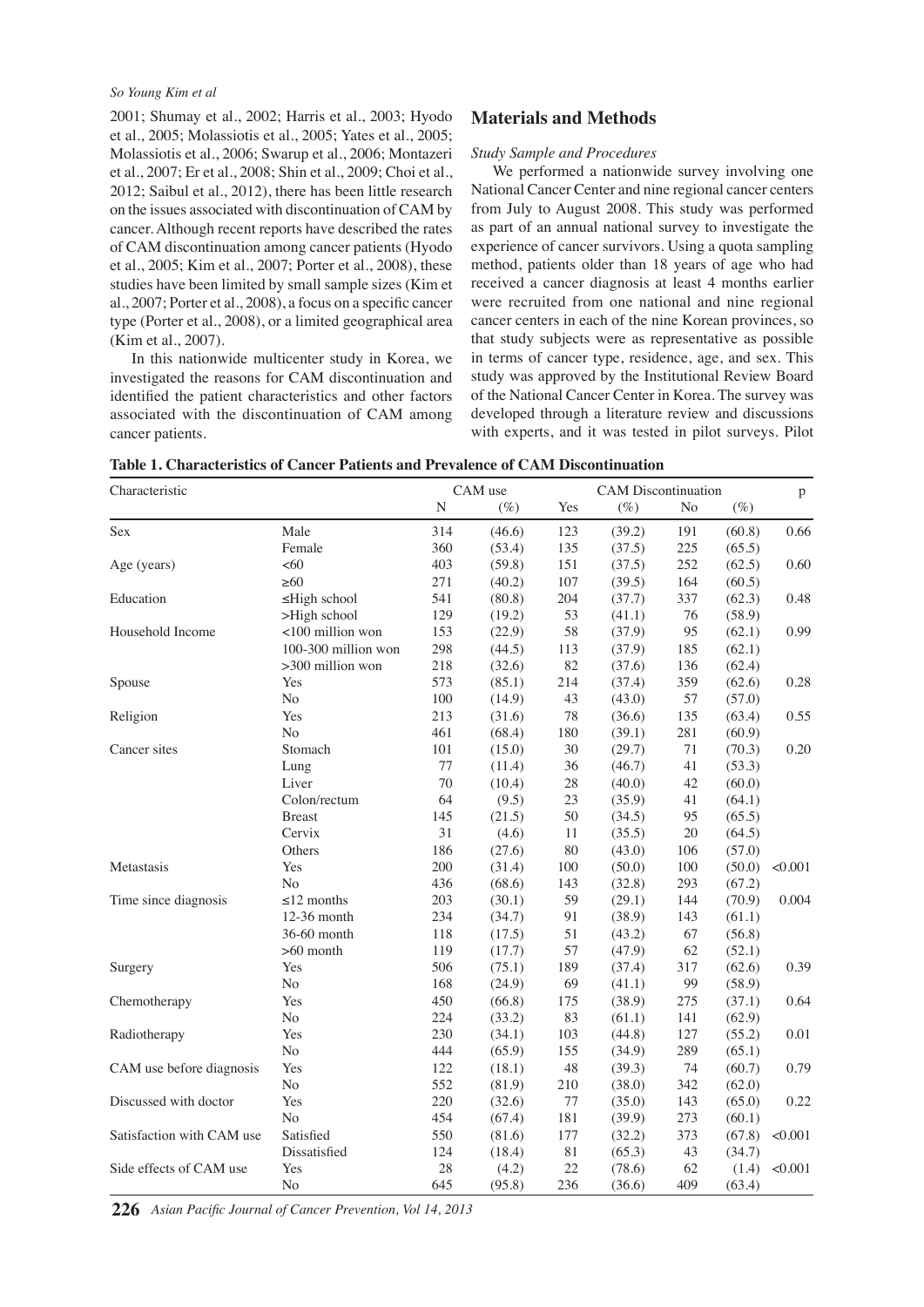*Discontinuation of Complementary and Alternative Medicine in Korean Cancer Patients*

**Table 2. Reason for CAM Discontinuation** 

| Reasons                                  | CAM Use |         |  |
|------------------------------------------|---------|---------|--|
|                                          | N       | $(\%)$  |  |
| Side effects                             | 16      | (5.5)   |  |
| Not effective                            | 70      | (23.9)  |  |
| Doctor opposition                        | 40      | (13.7)  |  |
| Financial burden                         | 67      | (22.9)  |  |
| Patient did not want                     |         | (15.0)  |  |
| Family did not want                      |         | (0.7)   |  |
| Relief of symptoms/Treatment termination |         | (4.8)   |  |
| Disease progression                      | 9       | (3.1)   |  |
| Others                                   | 31      | (10.6)  |  |
| Total*                                   | 293     | (100.0) |  |

\* Value allowed duplicate responses 

surveys conducted in each cancer center showed that the patients experienced no problems with understanding the questions, participating in the face-to-face interview, or the content validity of the questionnaires. Patient information was obtained via semi-structured faceto-face interviews. Interviews were performed by trained interviewers, who approached the patients in the outpatient clinics and inpatient departments. In total, 2,661 patients were surveyed, all of whom signed a consent form after receiving complete information regarding the study. We defined CAM as any therapy that was not currently part of the conventional medical treatment of cancer patients and classified these according to NCCAM definitions, such as natural products (e.g., herbs, foods, probiotics, etc.), mind–body medicine (e.g., mediation, prayer, mental healing, etc.), manipulationand body-based practices (e.g., massage, chiropractic, etc.), and whole-system medical approaches (e.g., traditional Chinese medicine, homeopathic medicine) (National Center for complementary and Alternative Medicine, 2012). The use of at least one of the above therapies after cancer diagnosis was defined as CAM use. Of the patients surveyed, 674 were analyzed as they utilized CAM after cancer diagnosis.

 The survey included socio-demographic questions such as age, sex, education, household income, marital status, religion, insurance type, and private health insurance. Clinical questions addressed the cancer type, stage, duration of disease, and current treatment status. Information associated with CAM, including the types of CAM used, CAM use before cancer diagnosis, discussion with physicians, satisfaction, side effects of CAM, and the reasons for discontinuation was obtained. To determine the reasons for discontinuation of CAM, patients who had ever discontinued CAM were asked the survey question, "Why did you discontinue CAM use?" The response choices were: (a) "Experienced side effects"; (b) "Not as effective as expected"; (c) "Doctor was opposed to using CAM"; (d) "Imposed a financial burden"; (e) "Patient's opposition"; (f) "Family's opposition"; (g) "Treatment termination"; (h) "Aggravation of disease"; and (i) "Other." We additionally gathered the clinical characteristics of the patients from medical records including the site of the

primary cancer and the stage at diagnosis.

#### *Statistical Analyses*

 The chi-square test was used to examine differences in the discontinuation of CAM according to sociodemographic and clinical variables. Additionally, we performed a univariate analysis of factors predicting CAM discontinuation. Then, we entered variables found to be significantly associated with CAM discontinuation in the univariate analysis into a multiple logistic regression model. The criterion for variable entry was P  $= 0.05$ . Age, gender, education, monthly income, marital status, religion, metastasis, and treatment type such as surgery, chemotherapy, and radiotherapy were included in a basic predictive model. All statistical analyses were two-tailed with a  $P < 0.05$ , and data management was performed using Statistical Analysis Software version 9.2.

# **Results**

Among the 2,661 cancer patients surveyed, this study was conducted with 674 (25.3%) who had used CAM. It was found that 258 (38.3%) of the 674 patients who used CAM discontinued its use. The average age of the study subjects was 55.9 years. The most frequently used forms of CAM were herbs (43.5%) and food (32.0%). Comparison of CAM discontinuation according to patients' clinical characteristics showed that CAM discontinuation rates were high among patients who had been diagnosed with cancer for 5 years or longer and those who had received radiotherapy ( $P < .05$ ). A high rate of CAM discontinuation was observed among patients who expressed dissatisfaction with CAM or had experienced side effects (P < .001) (Table 1).

 Regarding the reasons for CAM discontinuation, 23.9% of respondents claimed a lack of effectiveness, 22.9% identified a financial burden, 13.7% reported doctor opposition, and 5.5% of the respondents discontinued CAM due to side effects (Table 2).

 The significant factors associated with the discontinuation of CAM included metastatic cancer  $(OR = 2.03, 95\% \text{ CI } 1.37 - 3.01)$ , a long duration of cancer treatment (OR =  $2.05$ ,  $2.53$ ,  $3.28$  respectively), dissatisfaction with CAM use  $(OR = 4.33, 2.73-6.88)$ , and side effects from CAM (OR =  $4.05$ , 1.49-11.02) (Table 3).

# **Discussion**

In this nationwide multicenter survey of  $2,661$  cancer patients in Korea, we found that 674 patients (25.3%) used CAM, and 258 (38.3%) of these discontinued CAM use. Previous studies reported that the majority of patients with CAM experience initiated CAM use following their diagnosis with cancer (Paltiel et al., 2001; Hyodo et al., 2005; Molassiotis et al., 2005; Yates et al., 2005; Molassiotis et al., 2006; Kim et al.,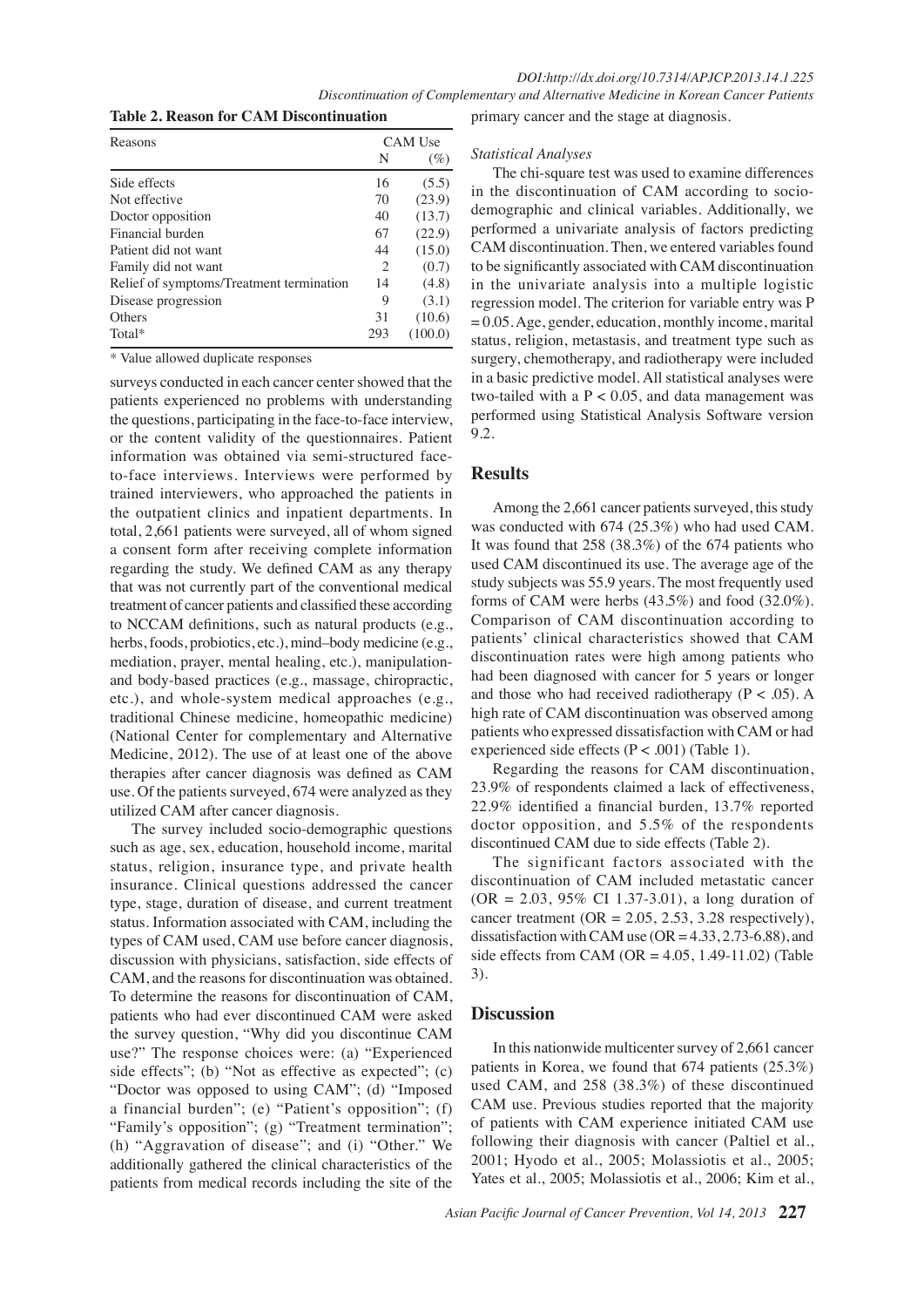#### *So Young Kim et al*

| Variables                 |                  |           | Univariate analysis | Multivariate analysis |                 |  |
|---------------------------|------------------|-----------|---------------------|-----------------------|-----------------|--|
|                           |                  | <b>OR</b> | 95% CI              | <b>OR</b>             | 95% CI          |  |
| $\operatorname{Sex}$      | Male             | 1.00      |                     | 1.00                  |                 |  |
|                           | Female           | 0.93      | $(0.68 - 1.27)$     | 0.89                  | $(0.59 - 1.35)$ |  |
| Age (years)               | <60              | 1.00      |                     | 1.00                  |                 |  |
|                           | $\geq 60$        | 1.09      | $(0.79-1.49)$       | 1.04                  | $(0.69 - 1.58)$ |  |
| Household                 | Low              | 1.00      |                     | 1.00                  |                 |  |
| income                    | Middle           | 1.00      | $(0.67 - 1.49)$     | 1.00                  | $(0.61 - 1.64)$ |  |
|                           | High             | 0.99      | $(0.65 - 1.51)$     | 1.08                  | $(0.62 - 1.88)$ |  |
| Spouse                    | Yes              | 1.00      |                     | 1.00                  |                 |  |
|                           | N <sub>o</sub>   | 1.27      | $(0.82 - 1.95)$     | 1.16                  | $(0.70-1.93)$   |  |
| Religion                  | N <sub>o</sub>   | 1.00      |                     | 1.00                  |                 |  |
|                           | Yes              | 1.11      | $(0.79-1.55)$       | 1.15                  | $(0.78 - 1.70)$ |  |
| Metastasis                | No               | 1.00      |                     | 1.00                  |                 |  |
|                           | Yes              | 2.05      | $(1.46 - 2.89)$     | 2.03                  | $(1.37 - 3.01)$ |  |
| Time since diagnosis      | $\leq$ 12 months | 1.00      |                     | 1.00                  |                 |  |
| (month)                   | 12-36 month      | 1.55      | $(1.04 - 2.32)$     | 2.05                  | $(1.28 - 3.28)$ |  |
|                           | 36-60 month      | 1.86      | $(1.16-2.98)$       | 2.53                  | $(1.46 - 4.38)$ |  |
|                           | $>60$ month      | 2.24      | $(1.40 - 3.59)$     | 3.28                  | $(1.90 - 5.68)$ |  |
| Surgery                   | N <sub>o</sub>   | 1.00      |                     | 1.00                  |                 |  |
|                           | Yes              | 0.86      | $(0.60 - 1.22)$     | 0.9                   | $(0.58 - 1.39)$ |  |
| Chemotherapy              | N <sub>o</sub>   | 1.00      |                     | 1.00                  |                 |  |
|                           | Yes              | 1.08      | $(0.77-1.51)$       | 0.73                  | $(0.49-1.10)$   |  |
| Radiotherapy              | $\rm No$         | 1.00      |                     | 1.00                  |                 |  |
|                           | Yes              | 1.51      | $(1.09 - 2.09)$     | 1.52                  | $(1.03 - 2.23)$ |  |
| CAM use before diagnosis  | $\rm No$         | 1.00      |                     | 1.00                  |                 |  |
|                           | Yes              | 1.06      | $(0.71 - 1.58)$     | 1.13                  | $(0.71 - 1.80)$ |  |
| Discuss CAM with doctor   | $\rm No$         | 1.00      |                     | 1.00                  |                 |  |
|                           | Yes              | 0.81      | $(0.58 - 1.14)$     | 0.89                  | $(0.61 - 1.30)$ |  |
| Satisfaction with CAM Use | Yes              | 1.00      |                     | 1.00                  |                 |  |
|                           | No               | 3.97      | $(2.63 - 5.99)$     | 4.33                  | $(2.73 - 6.88)$ |  |
| Side effects of CAM       | No               | 1.00      |                     | 1.00                  |                 |  |
|                           | Yes              | 6.36      | $(2.54 - 15.89)$    | 4.05                  | $(1.49-11.02)$  |  |

2007; Shin et al., 2009). CAM use ranging from 32 to 67% among cancer patients has been reported (Boon et al., 2000; Paltiel et al., 2001; Samur et al., 2001; Harris et al., 2003; Molassiotis et al., 2005; Montazeri et al., 2007; Shin et al., 2009). One study indicated that 91% of cancer patients use one or more forms of CAM (Yates et al., 2005). Similar to the initiation rates of CAM use, CAM discontinuation rates were reported to range widely from 26 to 63% (Hyodo et al., 2005; Kim et al., 2007). Consistent with previous studies on CAM use (Harris et al., 2003; Hyodo et al., 2005; Chung et al., 2006; National Center for Complementary and Alternative Medicine, 2012), our results suggest that cancer patients experience high levels of satisfaction and relatively few side effects following CAM use. However, 32.2% of the cancer patients who were satisfied with CAM and 36.6% of those who did not experience side effects nevertheless discontinued CAM use. These figures suggest that despite the satisfactory experiences with CAM, CAM users frequently question its use due to its financial burden and unverified effectiveness. Additionally, considering that CAM discontinuation rates increased with the duration of cancer treatment, further studies should be conducted to explain the costs of CAM and its cost-effectiveness.

Previous studies reported that the majority of cancer patients obtain information concerning CAM from families and friends (Samur et al., 2001; Hyodo et al., 2005; Chung et al., 2006; Molassiotis et al., 2006; Er et al., 2008; Shin et al., 2009; Choi et al., 2012; Saibul et al., 2012). One such study surveyed the quality and reliability of internet sites related to CAM (Molassiotis and Xu, 2004; Schmidt and Ernst, 2004) and found that the majority of sites offered low-quality and inaccurate information that excessively focuses on positive aspects of CAM. It is therefore necessary to monitor the effectiveness of CAM on a regular basis and present accurate information to physicians and cancer patients.

Some studies suggest that the doctors' negative opinionsregardingCAM may undermine communication between cancer patients and their physicians (Tasaki et al., 2002) Accordingly, it has been reported that only 20–57% of cancer patients consult their doctors regarding CAM use (Boon et al., 2000; Hyodo et al., 2005; Yates et al., 2005; Chung et al., 2006; Er et al., 2008; Shin et al., 2009; Choi et al., 2012). Similar results were observed in the present study, which found that only 33.8% of CAM users consulted their physicians, and 40.7% of those who had not sought a doctor's consultation discontinued CAM, indicating the importance of communication between cancer patients and their physicians on issues related to CAM. In the multivariate analysis, statistically significant factors associated with the discontinuation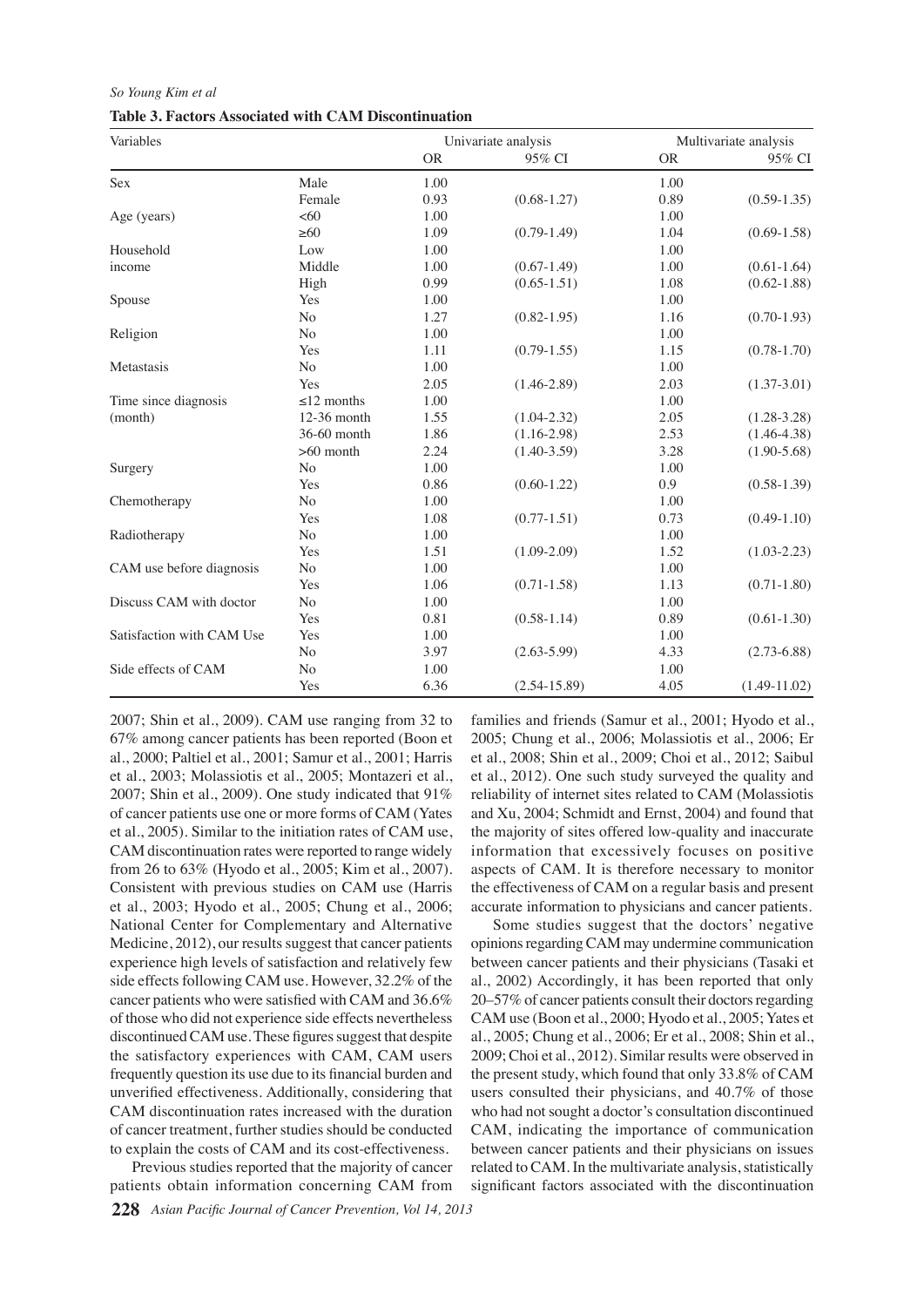#### *DOI:http://dx.doi.org/10.7314/APJCP.2013.14.1.225 Discontinuation of Complementary and Alternative Medicine in Korean Cancer Patients*

of CAM included cancer progression stage, duration of cancer treatment, satisfaction regarding CAM use, and side effects from CAM. Compared with patients with regional or local disease, patients with advanced disease were more likely to discontinue CAM use. Advancedstage cancer patients may have a short survival time and may therefore discontinue CAM more easily than those with regional or local disease. Considering that the reasons for discontinuation of CAM include longer disease duration, being less satisfied with CAM, and having CAM-induced side effects, it is important for doctors to verify the benefits of the various forms of CAM and to advise cancer patients accordingly so that they can choose effective measures.

Our study has several limitations. First, the crosssectional nature of our study precluded the determination of a causal relationship between CAM discontinuation and associated factors. Second, the sample included only cancer patients being treated at ten major hospitals in Korea and selected using quota sampling, and the study thus does not represent the overall cancer population. However, with respect to cancer types, we obtained a similar distribution to the general Korean cancer population using quota sampling. Also, our sex and age group distributions were not biased. Therefore, we assert that these limitations do not pose serious impediments to the internal validity or patient representation of the study.

Despite the above-mentioned limitations, this study is one of the few studies to explore CAM discontinuation issues in cancer survivors. The results show that many cancer patients decide to discontinue CAM due to its lack of effectiveness; other major factors associated with the discontinuation of CAM include the duration of cancer treatment, the level of satisfaction with CAM use, and CAM-induced side effects. Therefore, efforts should be made to analyze the cost-effectiveness of CAM, and clinical studies should be conducted on the various forms of CAM to provide accurate assessment of their effectiveness. Furthermore, valid information must be provided to cancer patients based on active communication with physicians. In turn, cancer patients must be able to safely select appropriate forms of CAM to maximize its benefits.

# **Acknowledgement**

This work was supported by National Cancer Center (Grant No. 1210150).

# **References**

- Boon H, Stewart M, Kennard MA, et al (2000). Use of complementary/ alternative medicine by breast cancer survivors in Ontario. Prevalence and perceptions. *J Clin Oncol*, **18**, 2515-21.
- Choi JY, Chang YJ, Hong YS, et al (2012). Complementary and alternative medicine use among cancer patients at the end of life: Korea national study. *Asian Pac J Cancer Prev*, **13**, 1419-24.
- Chung HJ, Kim MR, Bae JS, et al (2006). Complementary and alternative medicine in patients with breast cancer. *J Breast Cancer*, **9**, 361-6.
- Crocetti E, Crotti N, Feltrin A, et al (1998). The use of complementary therapies by breast cancer patients attending conventional treatment. *Eur J Cancer*, **34**, 324- 8.
- Donovan RJ, Jalleh G, Jones SC (2003). The word 'cancer': reframing the context to reduce anxiety arousal. *Aust N Z Public Health*, **27**, 291–3.
- Downer SM, Cody MM, McCluskey P, et al (1994). Pursuit and practice of complementary therapies by cancer patients receiving conventional treatment. *BMJ*, **309**, 86- 9.
- Er O, Mistik S, Ozkan M, et al(2008). Factors related to complementary/ alternative medicine use among cancer patients in central Anatolia. *Tumori*, **94**, 833-7.
- Harris P, Finlay IG, Cook A, et al (2003). Complementary and alternative medicine use by patients with cancer in Wales: a cross sectional survey. *Complementary Therapies in Medicine*, **11**, 249-53.
- Hyodo I, Amano N, Eguchi K, et al (2005). Nationwide survey on complementary and alternative medicine in cancer patients in Japan. *J Clin Oncol*, **23**, 2645-54.
- Kim SG, Park EC, Park JH, et al (2007). Initiation and discontinuation of complementary therapy among cancer patients. *J Clin Oncol*, **25**, 5267-74.
- Markman M (2003). Safety issues in using complementary and alternative medicine. *J Clin Oncol*, **20**(18suppl), 39- 41.
- MolassiotisA, Xu M (2004). Quality and safety issues of webbased information about herbal medicines in the treatment of cancer. *Complementary Therapies in Medicine*, **12**, 217-27.
- Molassiotis A, Fernandez-Ortega P, Pud D, et al (2005). Complementary and alternative medicine use in colorectal cancer patients in seven European countries. *Complementary Therapies in Medicine*, **13**, 251-7.
- Molassiotis A, Panteli V, Patiraki E, et al (2006). Complementary and alternative medicine use in lung cancer patients in eight European countries. *Complementary Therapies in Clinical Practice*, **12**, 34-9.
- Montazeri A, Sajadian A, Ebrahimi M, et al (2007). Factors predicting the use of complementary and alternative therapies among cancer patients in Iran. *European Journal of Cancer Care*, **16**, 144-9.
- National Center for Complementary and Alternative Medicine (NCCAM) (2012). What is complementary and alternative medicine?. http://nccam.nih.gov/health/ whatiscam/ (24 Oct 2012, date last accessed).
- Nazik E, Nazik H, Api M, et al (2012). Complementary and alternative medicine use by gynecologic oncology patients in Turkey. *Asian Pac J Cancer Prev*, **13**, 21-5.
- NiggemannB,GruberC(2003).Side-effectsofcomplementary and alternative medicine. *Allergy*, **58**, 707-16.
- Paltiel O, Avitzour M, Peretz T, et al (2001). Determinants of the use of complementary therapies by patients with cancer. *J Clin Oncol*, **19**, 2439-48.
- Porter M, Kolva E, Ahl R, et al(2008). Changing patterns of CAM use among prostate cancer patients two years after diagnosis: reasons for maintenance or discontinuation. *Complementary Therapies in Medicine*, 16, 318-24.
- Saibul N, Shariff ZM, Rahmat A, et al(2012). Use of complementary and alternative medicine use among breast cancer survivors. *Asian Pac J Cancer Prev*, **13**,
- *Asian Pacific Journal of Cancer Prevention, Vol 14, 2013* **229**